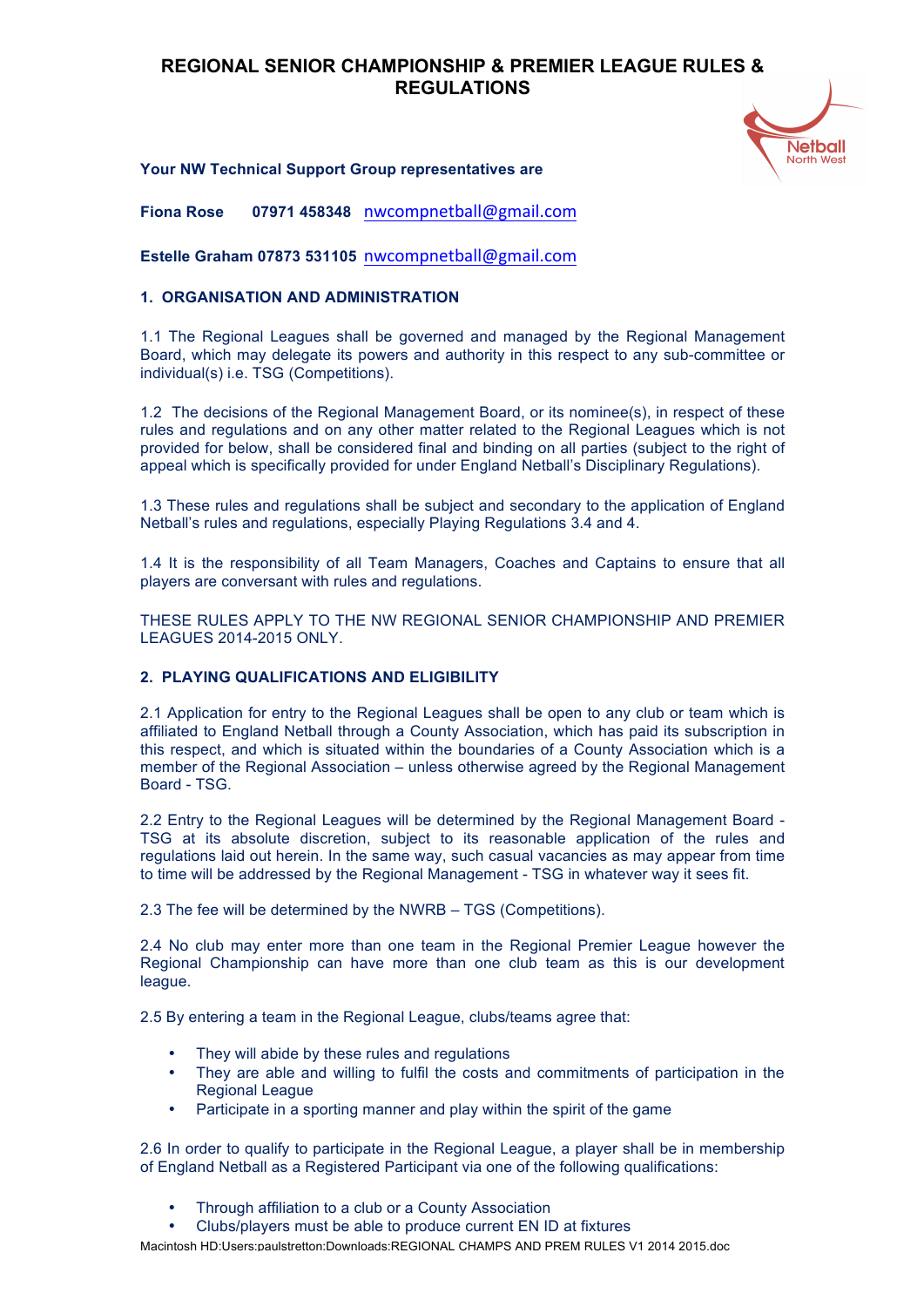

2.7 All players must hold a current England Netball Affiliation, with registration to the club they are playing for in the Regional League (s).

2.8 All players must be over 14 at midnight on 31 August/1 September prior to the commencement of the Regional League(s). EN age banding rules apply. A copy of any permission should be emailed to nwcompnetball@gmail.com with team registration. All players must carry with them some form of proof of age as random checks may be carried out.

*(see http://www.englandnetball.co.uk/competitions for more info and the form)*

### **PENALTY FOR NOT ADHERING TO 2.7 or 2.8 – 3 POINTS WILL BE DEDUCTED**

2.9 Pregnant players may not take part in Regional League(s) matches beyond the twelfth week of pregnancy.

2.10 The Championship will contain 2 sections up to a max 10 teams per section. (Qualification where possible from a county league (such as Cheshire do) and/or by open entry with allocation of 4 teams per County)

2.11 The Premier will contain a maximum of 10 club teams, with the winner representing the NW in the EN Prem 3 play offs on an annual basis. Entries are via previous participation plus qualification from Championship league with final decision on entries made by the NW Competition TSG.

### **3. REGISTRATION OF SQUAD MEMBERS AND UMPIRES**

3.1 Squad sheets for each participating team must be completed fully for each player and lodged with the Regional Management Board - TSG at least THREE (3) days prior to the commencement of the Regional League(s) (via email to nwcompnetball@gmail.com).

3.2 Teams may only use those players whose names appear on their squad registration list held by the Regional Management Board - TSG.

### **PENALTY – 2 POINTS DEDUCTED FROM ANY TEAM USING AN UNREGISTERED PLAYER (PER PLAYER)**

3.3 Any additions to the squad sheets must be lodged with the Regional Management Board - TSG at least TWO days prior to playing the fixture (via email to nwcompnetball@gmail.com).

3.4 A player can only be registered on a maximum of 2 squad sheets across Senior Regional Competition but NOT play in the same section.

3.5 Each team may declare up to twelve (12) players prior to the start of each match by completing a team sheet/result card.

3.6 Only players who have been recorded as having taken the court on Regional League(s) Netball Results Sheets in rounds prior to the Regional Play Offs for that season may play in the Play Offs -at least 5 rounds in the Championship and 10 rounds in the Premier.

3.7 Any player within their club who is selected for a super league team may play in the regional league up to the start of the super league. Once the super league season starts, a player may continue to play in the regional leagues if this is the highest competition that club plays in.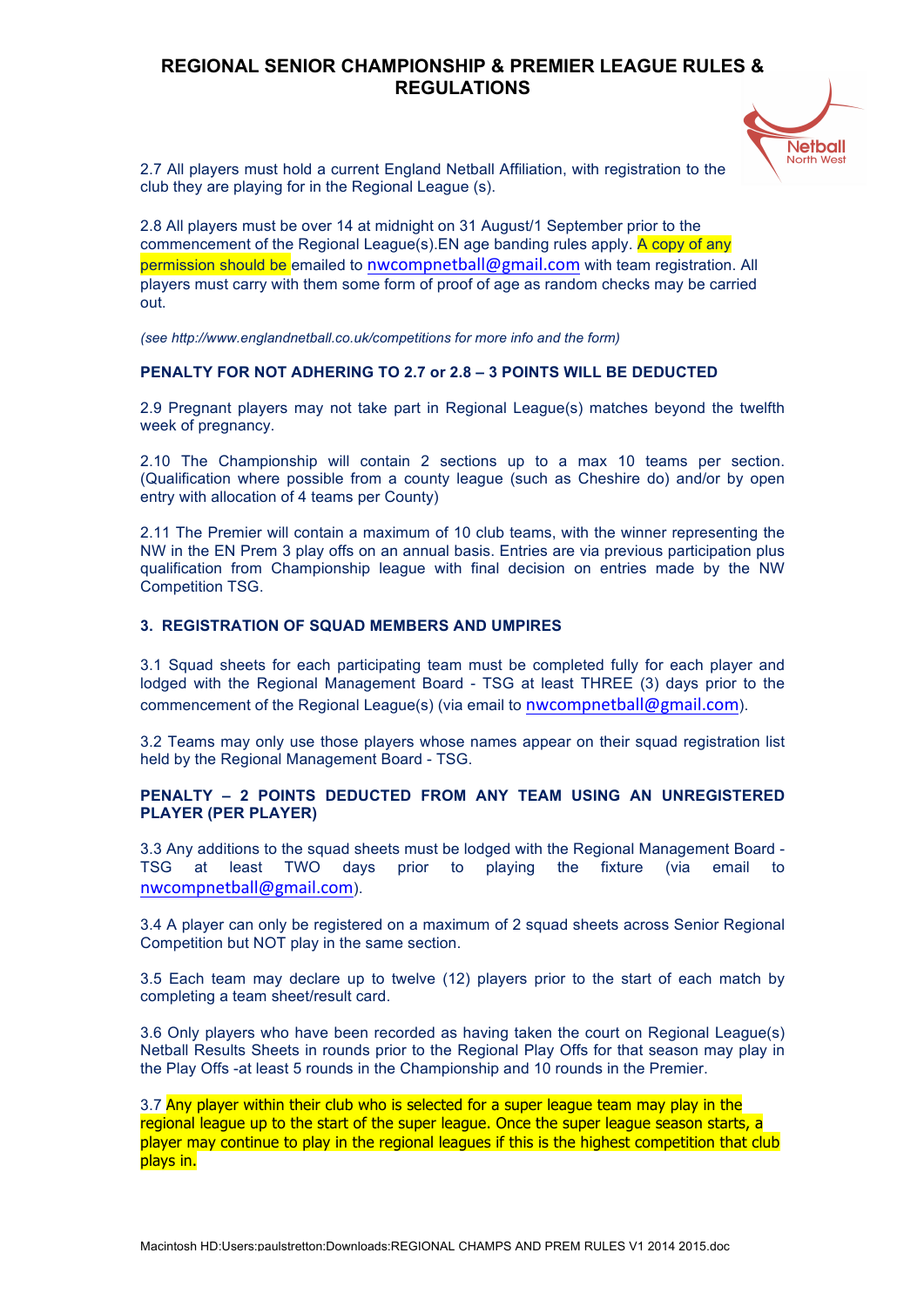PENALTY – 2 POINTS DEDUCTED FROM ANY TEAM USING AN SUPERLEAGE REGISTERED PLAYER AFTER THE SUPERLEAGUE HAS STARTED WHEN THEY HAVE A TEAM PLAYING IN A HIGHER COMPETITION (PER PLAYER PER MATCH)



3.8 A player may only take the court in one Senior Regional match per weekend.

PENALTY – 2 POINTS DEDUCTED FROM BOTH TEAMS IF A PLAYER TAKES THE COURT FOR TWO TEAM OVER ONE MATCH WEEKEND.

3.9 A club must ensure that all umpires they utilise within the Senior Regional league is suitably qualified (see section 7) and that they have registered with the NW Officiating Officer Gill Henderson via email nwcompnetball@gmail.com. 

### **4. STRUCTURE OF THE LEAGUE**

4.1 The Regional League will be contested between as many teams as shall be determined by the Regional Management Board – TSG from time to time. The number of teams will not normally be less than eight, or more than ten in any division.

4.2 Teams will be awarded league points as follows:

- 5 points for a win
- 3 points for a draw
- 2 points if within 5 goals of the winners' score  $-$  i.e. 50-46 = 2 points, 50-45 = 1 point
- 1 point for more than 50 per cent of the winners' score
- 0 points for a loss

4.3 A Regional League table will be compiled on the basis of the points awarded to each team. Where two teams are level on points:

- Goal average shall be used to determine their relative positions, i.e., the team with the higher average score over the course of the season shall take precedence
- In the event that goal average does not differentiate between the teams, then goal difference shall be applied, i.e., precedence shall be given to the team with the greater difference between goals scored and goals conceded
- In the event that goal difference does not differentiate between the teams, then the team with the greatest number of goals scored shall take precedence
- Where one of the teams has its goal average, goal difference or total number of goals scored affected by cancellations, then the goals scored by and against defaulting team(s) shall be omitted from the calculations. For example, in the event that one team received 5 points for a cancelled fixture, then the goals scored by the other team against the offending team will not be included when its goal average or goal difference is calculated

4.4 The competition format will be determined by the TSG and revised dependant on the number of entries and is subject to change on agreement of the TSG for Competition. The format will be provided at the start of every season.

The Championship for 2014-2015 will consist of 2 sections playing each other once over 9 rounds.

The Premier for 2014-2015 will consist of up to 10 teams playing each other home and away over 18 rounds.

4.5 The team which finishes top of the Premier at the end of the season will be the winners of the competition. They will be eligible for entry to the EN Prem 3 play offs.

4.6 At the end of each season, any team or teams which are based in the region in which the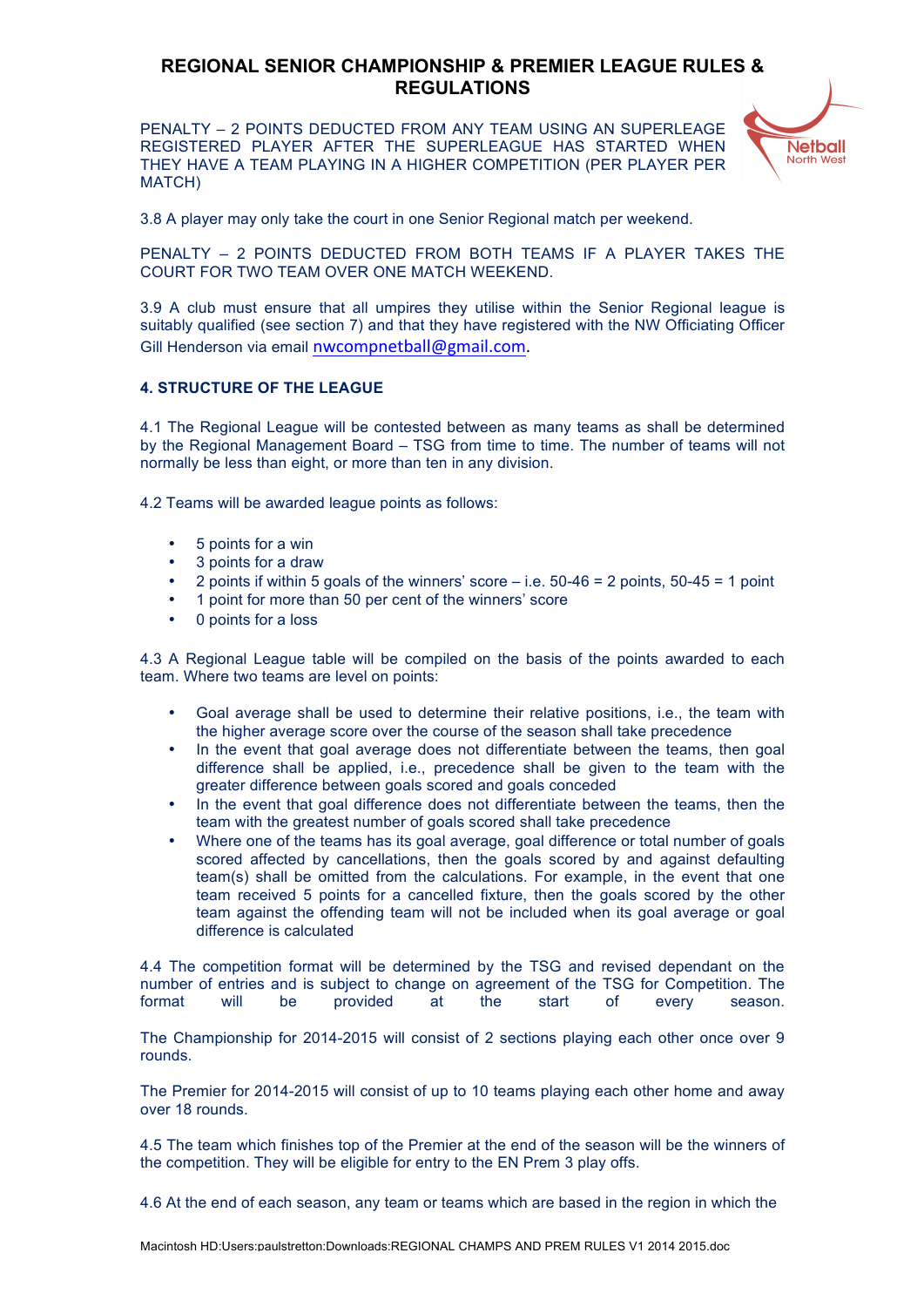Regional League is played, and which are relegated from EN Prem 3, will be automatically included within the Regional Prem League for the following season.



The winners of the 2 sections of the Championship will play against the bottom 2 placed teams in the Prem in a play off competition. This is a round robin event with the top 2 teams taking up 2 places in the Prem and the bottom 2 teams invited into the Championship. *Subject to change and agreement at the end of the season from the NW TSG for Competition.*

Please NOTE: Only one team per club may enter the Prem and therefore any development teams in the Championship will not be eligible to play in the Play offs. The next highest team will then be invited to play in the Play offs.

Please NOTE: if a Prem 3 team is relegated to the Regional Prem and that club already has a team in the Regional Prem, only one team from that club may take part in the Prem and the other team will be invited to play in the Championship.

4.7 At the end of each season, relegation may take place from the Regional League in accordance with procedures agreed between the Regional Management Board - TSG. Any team relegated from the Regional League will participate in the following season in the County League operated by the County Association within whose boundaries it is based if available. Similarly each county may nominate a team to contest a play off for entry into next season's Regional League if required.

#### **5. FIXTURE ARRANGEMENTS**

5.1 All matches will be played on an indoor court with adequate surrounds and ancillary facilities for approximately 30 participants, including changing and showering facilities for both sexes, unless otherwise agreed by the Regional Management Board - TSG.

5.2 The home team is responsible for arranging the venue, and for the cost of this.

5.3 The home team is responsible for providing hospitality for both teams, umpires and officials in the form of suitable refreshments served in a timely fashion after the match.

5.4 The home team must provide their opponents with confirmation in writing of the fixture, its start time, and travel directions (including a map) at least ten (10) days prior to the date of the fixture. *(Can all teams please register their venue and fixture dates with the nwcompnetball@gmail.com prior to the first fixture).* 

5.5 All matches must be played on the weekend specified by the fixture schedule, and take place on either a Saturday or a Sunday, unless otherwise agreed by the Regional Management Board - TSG.

5.6 The start time of each match will be mutually agreed between the teams, but will not normally be later than 3:00 pm. Any dispute over start times will be determined by the Regional Management Board – TSG at its absolute discretion.

5.7 The away team will be responsible for arranging its own travel, and for the costs of this, and should allow sufficient travelling time to cover any unexpected delays. Any team which fails to arrive within 30 minutes after the agreed start time will forfeit the match, and the nonoffending team will be awarded the points as winners by default. The match should be played and the final decision will be left to TSG.

5.8 No team may postpone or cancel a fixture without the agreement of the Regional Management Board - TSG. Matches which are postponed due to extreme and unforeseen circumstances, e.g., flash flood, heavy snowfall, must be played before the next scheduled fixture date unless otherwise agreed by the Regional Management Board - TSG.

5.9 If a team cancels a match: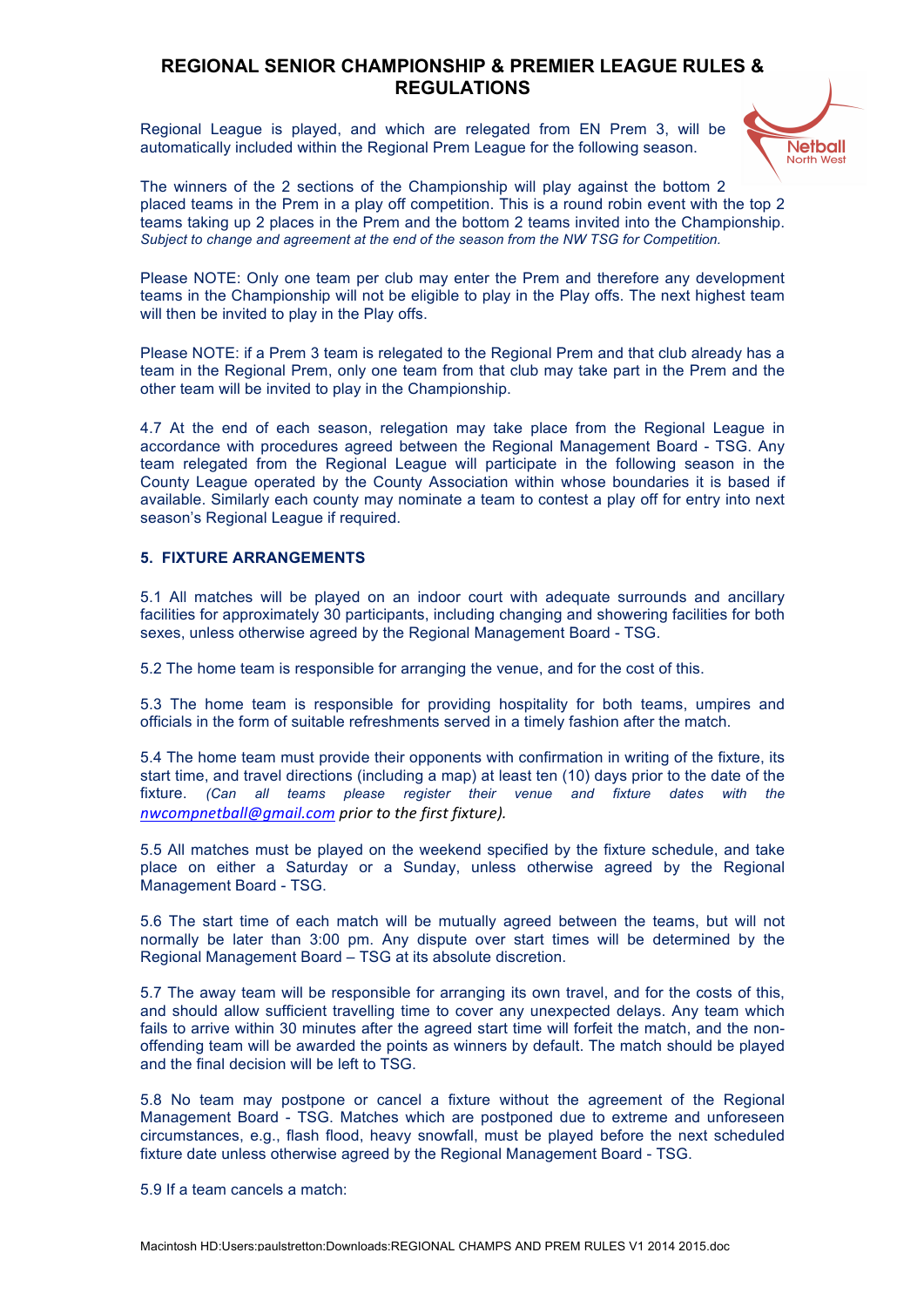• The non-offending team will be awarded five (5) league points for the match, and the team which cancels will have two (2) league points deducted from their total



• **The team which cancels may be liable to pay any costs which the nonoffending team has incurred,** subject to the determination of the Regional Management Board - TSG

5.10 If a fixture is postponed or cancelled, it is the responsibility of the home team to ensure that the Regional Management Board – TSG and the other team are informed immediately the postponement or cancellation is known. Each team is responsible for notifying their officials, venue etc

5.11 In the event that a match which are abandoned for any reason, e.g., because of serious injury, the result of that match will be determined by the Regional Management Board - TSG, having regard to the score at the time at which play was suspended.

## **6. MATCH REGULATIONS**

6.1 All games shall be played to the IFNA Rules of the Game currently in force in England at the time, except where specific regulations may apply.

6.2 All matches shall be of one hour's duration (i.e., four quarters of 15 minutes each Intervals of 2 mins at quarter times, 5 mins at half time).

#### **7. UMPIRES & SCORERS**

7.1 PREMIER - Umpires must hold a current Netball Europe Umpire 'B' Award or **above**.

CHAMPIONSHIP - Umpires must hold a current Netball Europe Umpire 'B' Award or **above or have been successfully assessed as competent to apply for a 'B' Award Test**.

'**C' Umpire with approved mentor working towards their B assessment may be used to who have been endorsed by approved personnel the County Umpiring Secretaries via the NW Officials Officer - Gill Henderson. Please get approval prior to match fixture and forward email confirmation to gill.henderson21@gmail.com.**

All umpires must be registered with 'gill.henderson21@gmail.com' prior to officiating on a game.

### **PENALTY – 2 POINTS DEDUCTED**

7.2 In the event that an umpire fails to arrive, or is injured or taken ill during a match, the following procedure will be applied:

- If another umpire *[of the equivalent standard]* is available then she/he will umpire the match
- Failing that, the next best-qualified umpire should be used
- The Regional Management Board TSG must be informed immediately after the match.

7.3 We would encourage all umpires to register their Bleep Test Results with Gill Henderson and for B's, with England Netball as per the requirements laid down by the England Netball Officiating Manager. Only those B's with valid forms will be used at Semi and Finals stages of the League.

7.4 Scorers will be required for all fixtures. Each team must provide a competent scorer.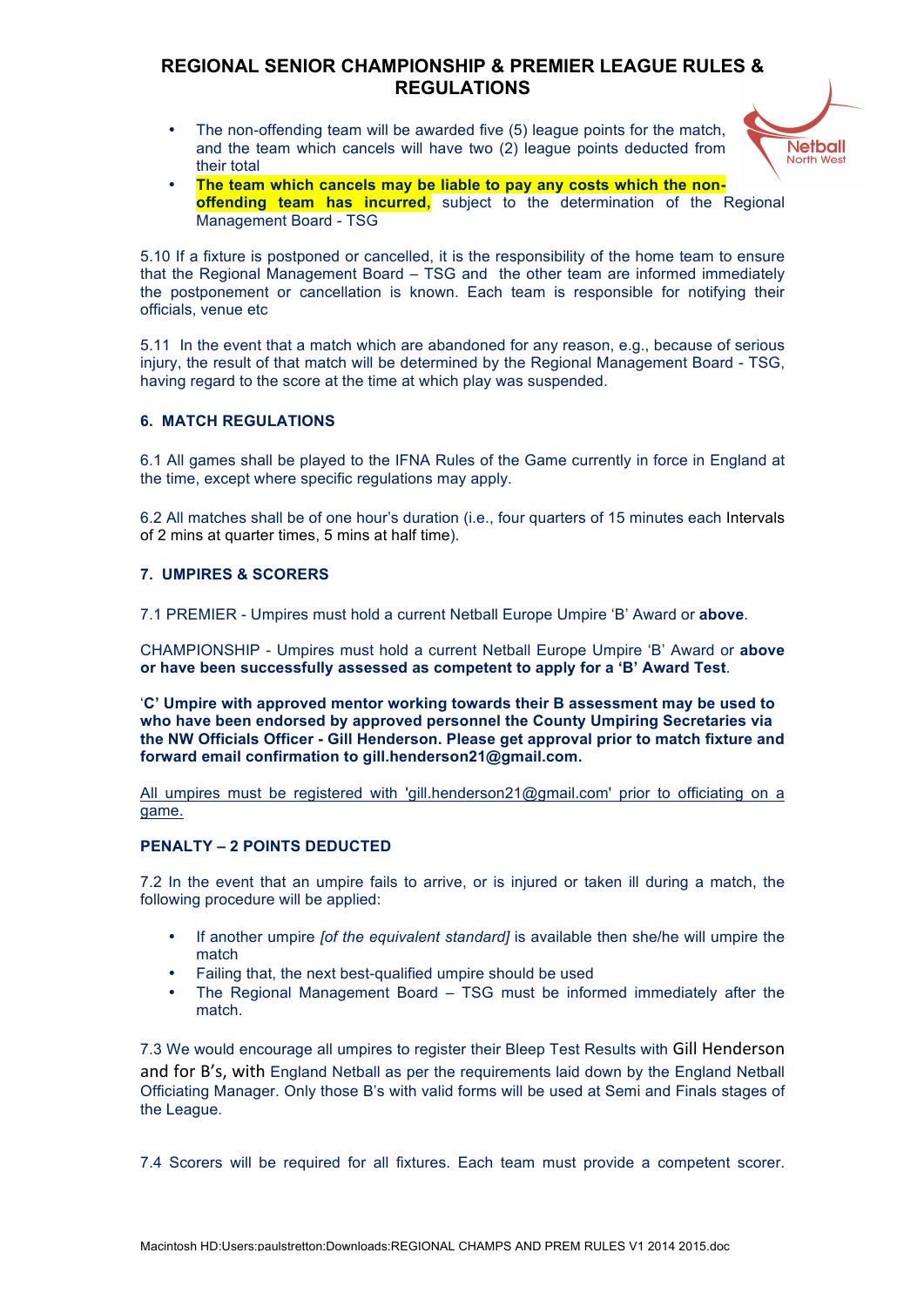7.5 Each team should ideally provide a timekeeper for each match played. Failing this, it will be the responsibility of the home team to provide a timekeeper, who will be responsible for timing the match.



7.6 **Umpires must be involved in no more than two** Regional League matches in any one day ie either as a player or as an umpire, except at the discretion of the NW Officials Manager - Gill Henderson. Permission to be sort via email to 'gill.henderson21@gmail.com'.

### **8. REGISTRATION OF RESULTS**

8.1 The home team is required to complete official result sheet after each match, including by entering the names of each player.

8.2 The official result sheet must be checked by scorers and signed by both captains and umpires and the top copy emailed to nwcompnetball@gmail.com and to the opposition (for their records) to be received within four (4) working days of the match. *NO PAPER COPIES ACCEPTED. Please put the name of the game and date in the subject matter of your email starting with the competition eg U14 Blackpool v Capricorn 11/10/14 or Champs Trafford Y v Chester 27/9/14 or Prem Chester v Bramhall 27/9/14.*

8.3 Both teams are to register the score via text to 07516804278 on the same day as the match.

PENALTY FOR LATE RESULTS – 1 POINTS DEDUCTED

*Please use the following format U14Blkpool v Caps 40 – 40 from Gabs Blkpool or Champs Traff Y v Chester 50-50 from Barbara Chester*

#### **9. QUERIES, COMPLAINTS & APPEALS**

9.1 Any team which intends to raise a query or complaint regarding the playing of a match and/or its result must inform their opponents on the day of the match.

9.2 Any queries or complaints regarding the playing of a match and/or its result must be submitted in writing to the Regional Management Board – TSG within two (2) working days. Advance notice of such query or dispute should also be provided by telephone within 48 hours of the end of the fixture.

9.3 All queries, complaints and disputes regarding the playing of a match and/or its result will be determined in the first instance by a sub-committee convened by the Regional Management Board – TSG, which will use best endeavours to determine the issue within ten (10) days of receipt of the complaint.

9.4 The Regional Management Board - TSG will have the power to determine the penalty to be imposed on teams and players who are in breach of these rules and regulations regarding the playing of matches in the Regional League. Such penalties will include reprimands, deduction of league points, fines, suspensions, and expulsion from the competition, except as specified below:

- The use of an EN unaffiliated player will result in a deduction of 3 league points
- The use of an unregistered player or a player, who is under age without written permission from the Regional Talent Coach, Karen Greig, will result in a deduction of 3 league points
- Failure to play on more than one occasion will result in expulsion from the League. If a team cancels, the offending team will meet any costs incurred by the non-offending team.

9.5 In the event that any team wishes to appeal against the decision of this sub-committee, it must notify the Regional Management Board - TSG within two (2) working days of receipt of the decision. An Appeals panel will be convened and consist where possible of persons from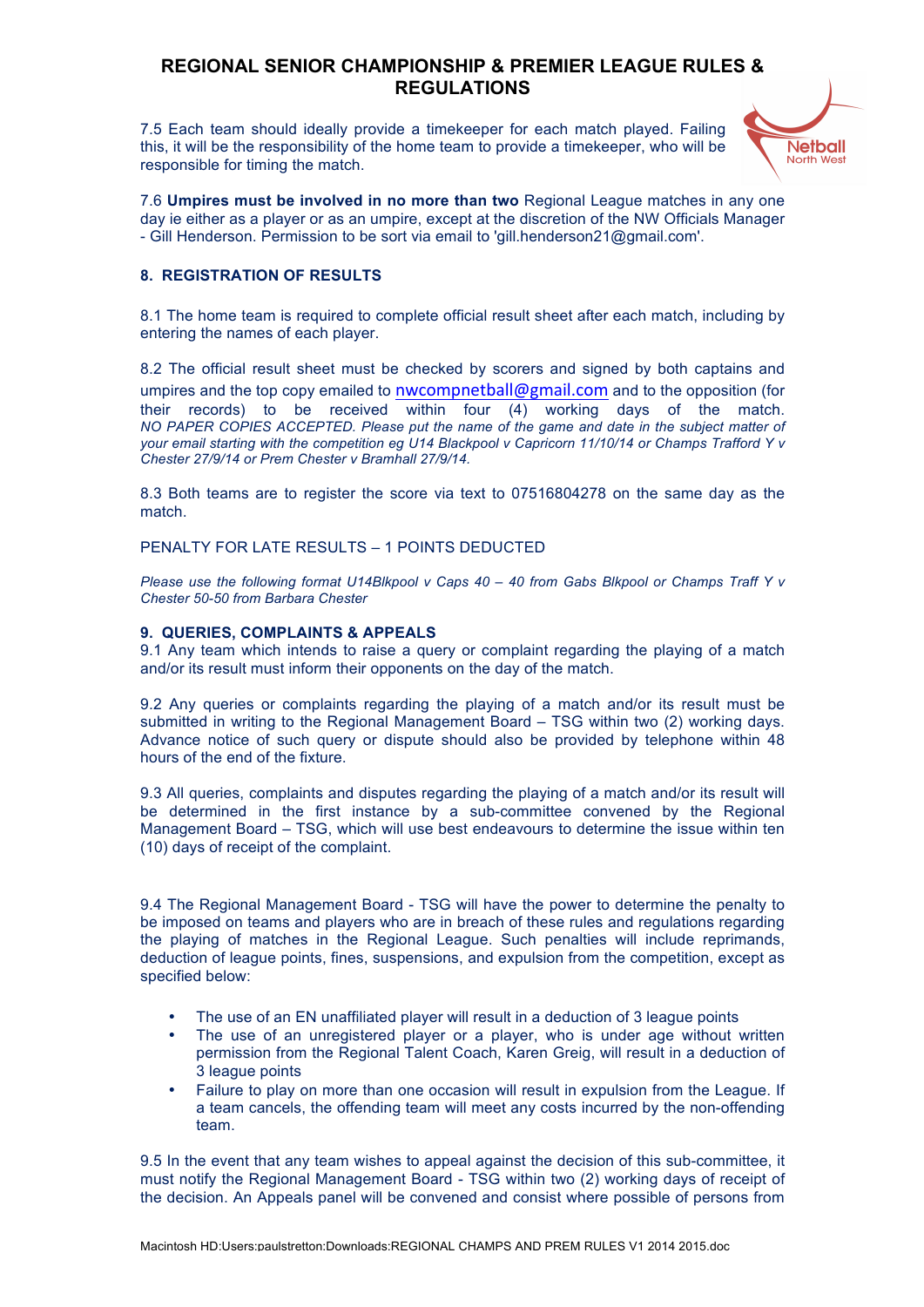neighbouring regions. The decision of the Appeals Panel will be final and binding on all parties. The Appeals Panel will have the power to:



- Endorse the decision of the Regional Management Board TSG, and uphold any penalty imposed
- Endorse the decision of the Regional Management Board TSG, and increase or decrease any penalty imposed
- Overturn the decision of the Regional Management Board TSG, and increase, decrease or remove any penalty imposed

9.6 Any team which wishes to appeal more generally against the governance and management of the Regional League by the Regional Management Board - TSG, or against specific decisions made by it, must also observe the procedures laid out in England Netball's Disciplinary Regulations 10 and 12.

9.7 Any teams which fail to observe the procedures laid out in the preceding clauses will invalidate their right to raise a query, complaint or appeal.

9.8 No team may claim victory by default in any match without first submitting itself to the procedures laid out in these rules and regulations.

9.9 Any complaint which does not concern the playing of a match and/or its result, but which is made in respect of a disciplinary offence, will be addressed in the first instance by an Investigation Committee convened under and acting in accordance with in accordance with the Disciplinary Regulations of England Netball. Such Committee shall have the power to refer the complaint to a Disciplinary Panel, which shall proceed in accordance with the Disciplinary Regulations of England Netball.

9.10 Any team wishing to video record a RL match must give the opposing side, team officials and match officials at least 5 clear days notice prior to the game to allow for all parental permission, required under the duty of care, to be obtained. All permissions must be in written form and signed by all contacts.

A match official/team official who wishes to video record must also go through the same procedure.

- 9.11ALL CLUBS WILL BE HELD RESPSONSIBLE FOR THE OVERALL COMDUCT OF THEIR PLAYERS, OFFICIALS AND SPECTATORS.
- 9.12 ITS IS THE RESPONSIBILITY OF EACH TEAM TO PROVIDE ADEQUATE FIRST AID COVER FOR ITS PLAYERS AND OFFICIALS, WHICH SHALL ALSO BE MADE AVAILABLE TO THE MATCH OFFICIAL ON REQUEST.
- 9.13The NW TSG for competition may review and amend these regulations if England Netball amends the Premier League Regulations for 2014/15 following changes communicated by England Netball.